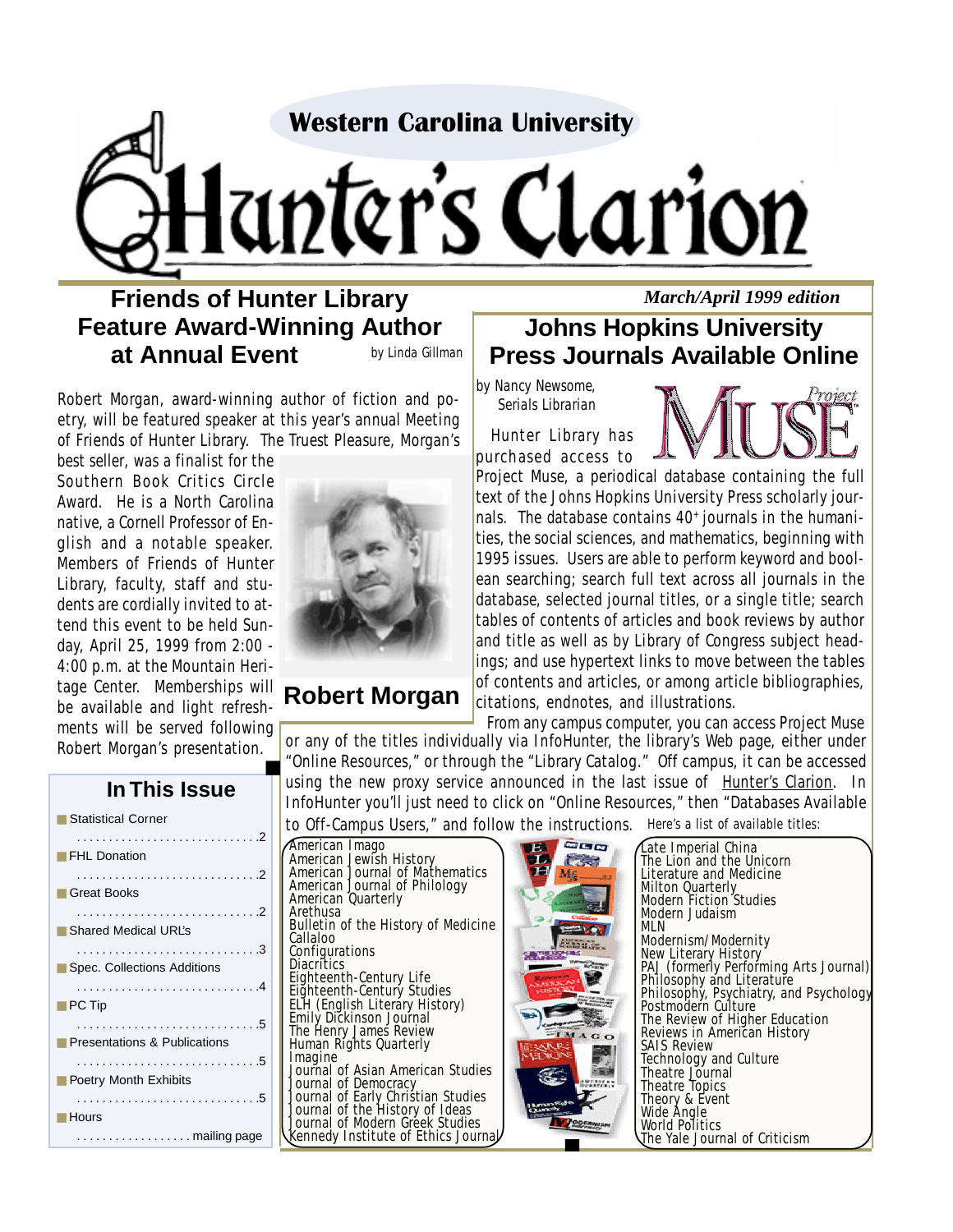STATISTICAL CORNER

tion on the state of North Carolina is available from multiple state and federal agencies on the Internet. Over the next few issues we will be listing resources, some with Web sites, in various subject areas on



North Carolina Counties and Cities Statistical In-

formation, compiled by Alex Hess, Acting Librarian from the Institute of Government. For additional information on any of these sites or to suggest a recommenda-

*Hunter Library* tion for best sites, please call Nancy Kolenbrander at 7252.

#### **North Carolina Counties & Cities Statistical Information**

**Old North State: State, County, and Local Information-**May 15,1998 **Government:**

**Directory of North Carolina County Officials,** North Carolina Association of County Officials, P.O. Box 1488, Raleigh,NC, 27602- 1488 (919-715-2893; Fax 919-733-1065) (annual)

**Directory of North Carolina Municipal Officials and Buyer's Guide,** North Carolina League of Municipalities, P.O. Box 3069, Raleigh, NC, 27602 (919-715-4000; Fax 919-733-9519) (or to order via the Internet: *http://ncinfo.iog.unc.edu/NCLM/Pubs/pubs.html* (annual)

**Directory of State and County Officials of North Carolina,** N.C. Dept. of the Secretary of State, Legislative Office Bldg., 300 N. Salisbury St., Raleigh, NC, 27603-5909 (919-733-4098; Fax 919- 733-4092) or online at:

*http://www.secstate.state.nc.us/secstate/toc.htm* (annual)

**The Municipal Yearbook,** International City/County Management Association (ICMA), 777 North Capitol Street, NE, Suite 500, Washington, DC, 20002-4201. (annual)

#### **Health:**

**North Carolina Health Statistics Pocket Guide, State Center for Health Statistics,** N.C. Dept. of Health and Human Services, 222 N. Dawson St., P.O. Box 29538, Raleigh, N.C., 27626-0538 (919- 733-4728; Fax 919-733-8485)

**North Carolina Vital Statistics, Volumes 1 & 2,** State Center for Health Statistics (and Div. of Epidemiology), N.C. Dept. of Health and Human Services, 222 N. Dawson St., P.O. Box 29538, Raleigh, N.C., 27626-0538 (919-733-4728; Fax 919733-8485)

■ **State Center for Health Statistics Reports and Publications (Still in the Process of Posting),** State Center for Health Statistics, N.C. Dept. of Health and Human Services *http://hermes.sches.ehnr.state.nc.us/SCHS/pubs2.html*

#### **Funding for Major Library Purchase provided by**



*by Linda Gillman*

 Hunter Library's newly acquired collection of 2,670 rolls

of Revolutionary War microfilm will be housed in lovely new cabinets provided by funding from Friends of Hunter Library. Friends, which exists for the purpose of raising funds to provide the library with special items not funded by the state, is particularly pleased to provide funding to protect and house this very major acquisition and research resource. Friends also provided funding for 15 rolls of the *Southern Presbyterian Review*, another new and valuable research resource that will also be housed in the new microfilm cabinets.

 As you can readily see, the work of Friends is important to the ever-increasing value and availability of the special collections of Hunter Library. The FHL board of advisors thanks those of you who have made these purchases possible through your generous donations and continued support of the Friends of Hunter Library. It was you who made these wonderful gifts to the library possible.

■ If you are not already a member of Friends, it is very easy to become a Friend--just send us your check for \$15.00 per person and you will join our very special family of library supporters! And, yes, we hope you will also make a donation over and above your dues so that the Friends can continue to expand our funding of the library's special needs.

#### **Concordances of Great Books**

*by Jon Horstman, Government Documents* The Concordances of Great Books is an online searchable index of eighty-six authors and 200 full texts. William A. Williams, Jr. began the project to make texts related to the Mormon religion more accessible for scholarly study. From there he branched out to include American, European, and classical literature texts that are no longer under copyright. Williams' collection includes works by Jane Austen, Charles Dickens, Shakespeare, Victor Hugo, Mark Twain, Arthur Conan Doyle, Tacitus, Herman Melville, George Eliot, and the Bronte sisters.

 The Concordances of Great Books is located at http://www.concordance.com/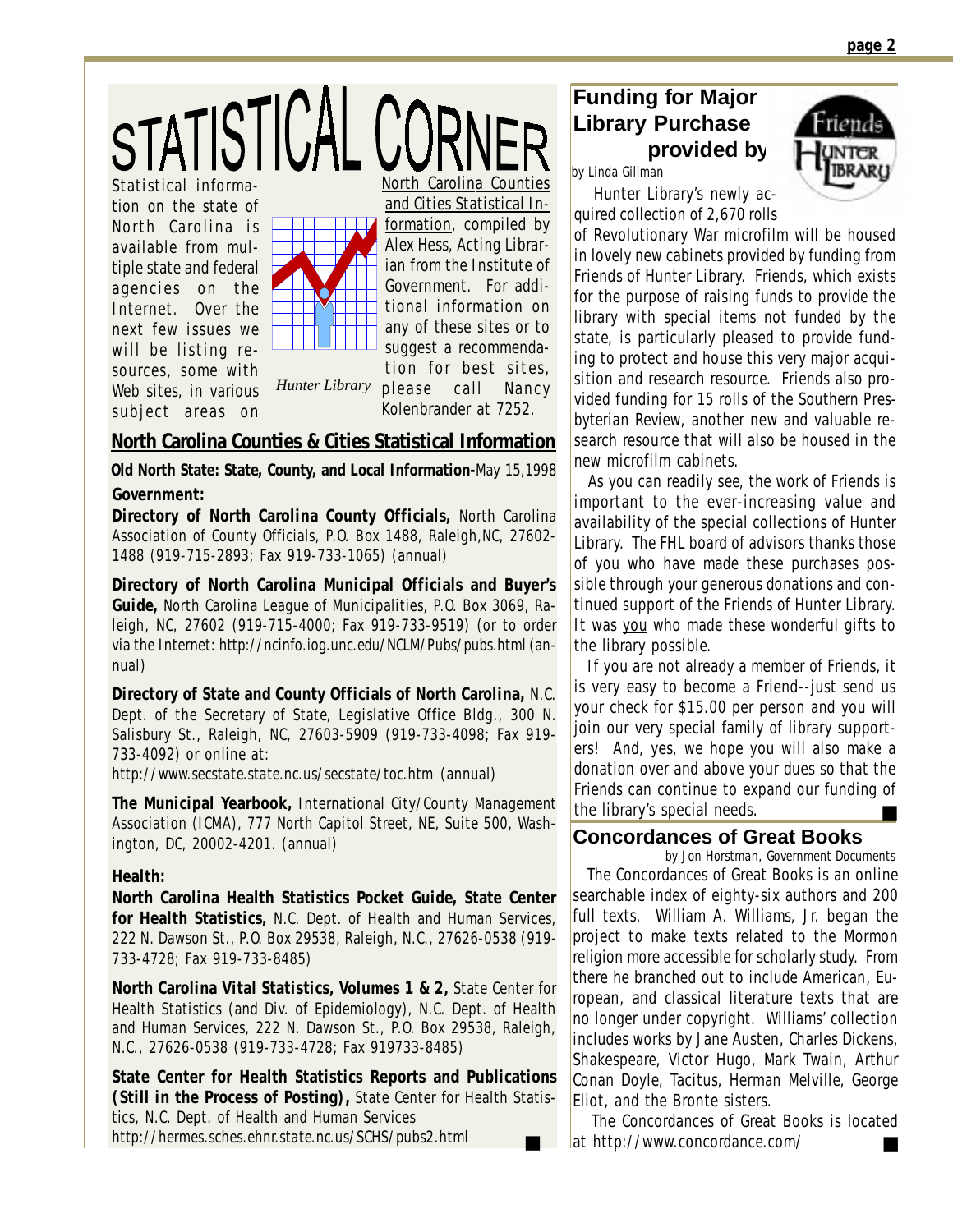#### **Biologists, Bio-technologists, and Health Professionals: Three Great URL's for Your Information Needs.**

 The Federal Government maintains three terrific centers to assist researchers in accessing information, seeking funding, and for finding the latest in shared clinical and genetic information. The National Library of Medicine, The National Center for Biotechnology Information and the National Institutes of Health each have different but related goals affecting our health and well-being.



 The National Library of Medicine (NLM) located in Bethesda, Maryland, on the campus of the National Institutes of Health is the world's largest medical library. NLM is a leading provider of databases in the health and scientific fields, and most if not all of its databases may be accessed via the Internet for free. The primary database

is MEDLINE which allows access to journal article references on specific topics. It has over nine million citations dating back into the early 1960's.

 Through the World Wide Web site at *http:// www.nlm.nih.gov* some 350,000 searches are being performed daily. The MEDLINE database is also available from the library homepage under "Online Resources."

 Some of the other databases available at this site include HSTAT, a full-text database of clinical practice guidelines, technology assessments, consensus conference reports, and treatment protocols; TOXNET, a database for toxicological information; and CANCERLIT, a bibliographic database of cancer articles. CANCERNET contains the Physician Data Query (PDQ) with comprehensive, accurate, cancer information for practitioners and for patients. Also included in this database are the current cancer trials that are being conducted in the U.S.A. along with the admission criteria. AIDSLINE, AIDSDRUGS, and AIDS TRIALS provide information in the HIV/AIDS area. HealthSTAR is a bibliographic database of literature in healthcare delivery and administration. HSRProj is a database of research-inprogress funded by federal, state, and private organizations, and foundation grants. It also provides access to early research results.

 Other specialty databases include BIOETHICSLINE for ethics in the sciences, DIRLINE a database of directory information for healthcare facilities and providers, and POPLINE.

*by Clarissa Fisher, Administrative Librarian*

 INTERNET GRATEFUL MED provides access to most of the databases mentioned above. It has a user-friendly search engine that requires registration but is free. PUBMED is another search engine that provides access to MEDLINE. Both of these search engines take advantage of all the many helpful characteristics of the databases that make information retrieval more specific and complete.

 The National Institutes of Health (NIH) has as its goal to acquire new knowledge to help prevent, detect, diagnose and treat disease and disability. It funds research through 24 separate Institutes,

Centers and Divisions including the National Cancer Institute, National Institute on Drug Abuse, National Institute of Mental Health, and National Institute on Aging, to name a few. Each institute, center or division has its own separate homepage loaded



with various kinds of information. Go to the NIH home page at *http://www.nih.gov/* to investigate this useful information.



 The National Center for Biotechnology Information (NCBI) is "made to order" for those interested in molecular biology, biochemistry or genetics. This system stores knowledge about each of the fields including analyzing the structure and function of biologically important molecules. Databases available include GENBANK, the DNA sequencing database, the ONLINE MENDELIAN INHERITANCE IN MAN (OMIM), the MOLECULAR MODEL-ING DATABASE (MMDB) of 3D protein structures, the unique HUMAN GENE SEQUENCE COLLECTION (UNIGENE), and the GENE MAP OF THE HUMAN GENOME. These databases may be accessed from the NCBI home page at http://www.ncbi.nlm.nih.gov using the ENTREZ search and retrieval system. BLAST is a program provided for sequencing similarity searching.

■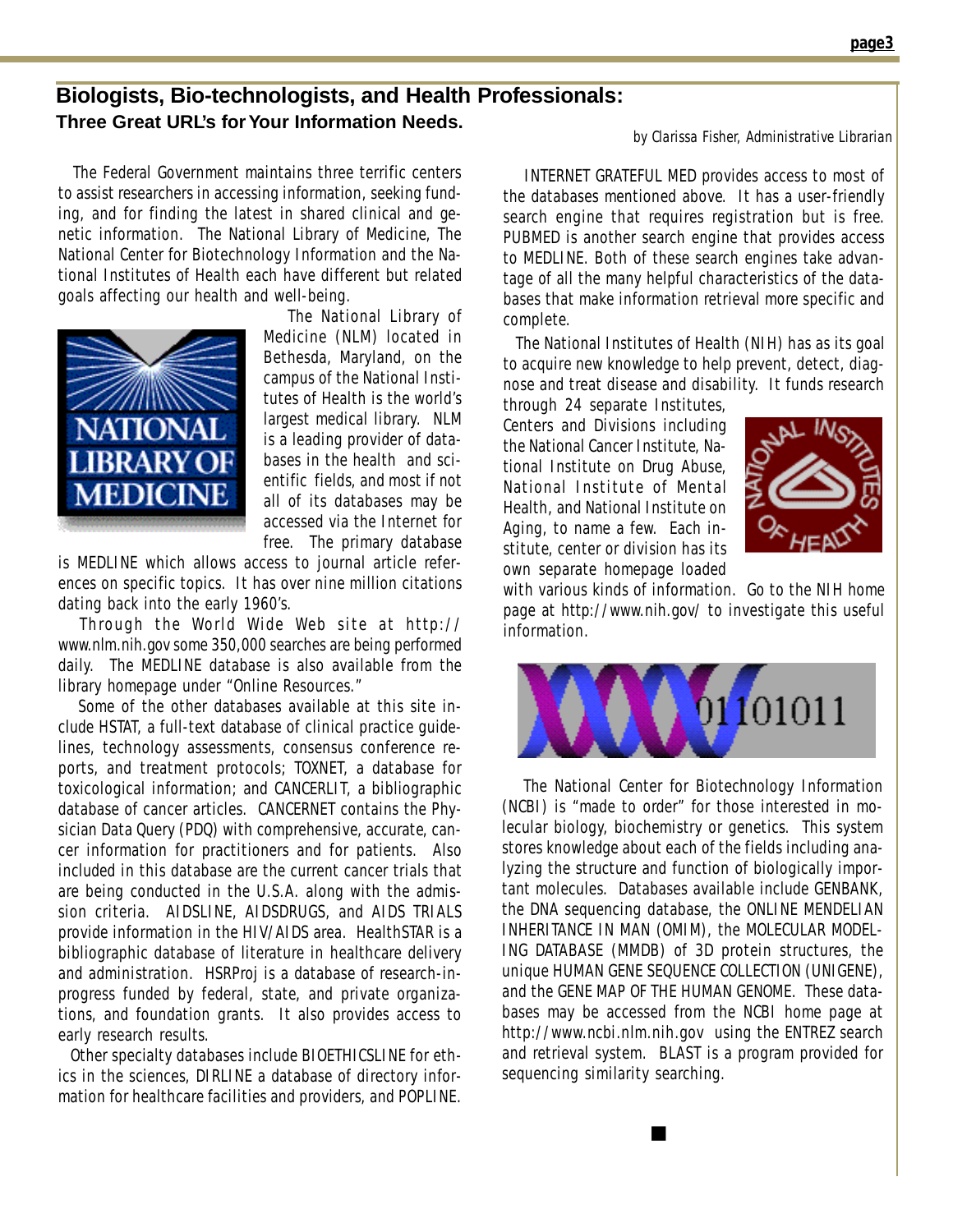## **Recent Additions to Special Collections** *by George Frizzell, Special Collections*

 Tina and Lance Holland donated the records of the Bemis Hardwood Lumber Company and Graham County Railroad Company. The majority of the records date from the 1920s into the 1970s, and include correspondence, annual reports, deeds, financial statements, sales, general railroad information, and publications about the timber industry. This important and extensive collection reinforces Special Collections' commitment to documenting industrial and business developments in western North Carolina.

 The Bemis Hardwood Lumber Company was incorporated in 1926 and began operations in 1927. It played a vital role in Graham County's economic development. A 1990 newspaper article referred to the Bemis company as "the oldest continuously operating sawmill in Western North Carolina" and noted that "the company brought the first electricity, railroad, doctor and hotel to Graham County."

 The Graham County Railroad Company operated a 12.13-mile system that ran from Robbinsville to its link at Topton, North Carolina with the Southern Railway. The line was envisioned and charted as early as 1905, but it was not completed until the Bemis company acquired the line and made it operational in 1925. In its final years, the Graham County Railroad was one of the last logging operations to use rail lines and to use steam engines rather than diesel. In 1987 the rail line was dismantled and the ties and rails sold.

New Life," <u>Asheville Citizen-Times,</u> July 13, 1990. ██ For additional reading on the Bemis Hardwood Lumber Company and the GCRR, see, (a) "Lament for the Graham County Line," The State, February 1, 1971, pp. 9-10 & 31; (b) "Rails to the Wilderness," The State, October 1, 1969, pp. 8-10; (c) Graham County Centennial, 1872-1972, "Bemis Hardwood Lumber Company" on pp. 99-101 and "The Graham County Railroad Company" on pp. 96-97; (d) Cary Franklin Poole, A History of Railroad in Western North Carolina," pages 164-171; (e) "Old Graham Railroad Dismantled," Asheville Citizen-Times, October 3, 1987; (f) "Lumber Company Gets





■ Dr. Frederick Harrison donated the research materials and drafts used in the production of his award winning 15-volume encyclopedia set Microscopic Anatomy of Invertebrates, published by John Wiley & Sons. MAI is *the* definitive work of its field. The completed volumes may be found in Hunter Library's Reference department (REF QL 363 .M53). In addition to the documentation on the encyclopedia, the donation includes over 1,000 reprints and publications in biology. These publications date from 1900 to the present and are presented in a dozen languages (English, French, German, Dutch, Japanese, Russian, etc.)

Mr. William Paulk donated a variety of literary works. Included in the selections are limited edition copies of his award-winning books of poetry, such as the "number 1" copy of Green Jade Bowl and signed & numbered copies of Earth-Chant and Six Poems and a Fragment. Other items include hard-to-find literary journals, issues of WCU's Catastrophe from the 1950s (the predecessor of the current Nomad), and an illustrated Short Stories by Walt Whitman.

■ Good news for devotees of Sue Ellen Bridgers. Several of Bridgers' books are again available through Replica Books, a division of Baker & Taylor. Replica Books maintains a computer database with the text of the novels. Books are printed "on demand" and individually bound. Titles again available and currently in Special Collections are Home Before Dark (1976), Permanent Connections (1987), and Keeping Christina (1993). Special Collections houses the Sue Ellen Bridgers collection, which contains drafts and revisions of her manuscripts and various printings of her novels. The office also has acquired literary analyses of Bridgers' works, which include two doctoral dissertations.

■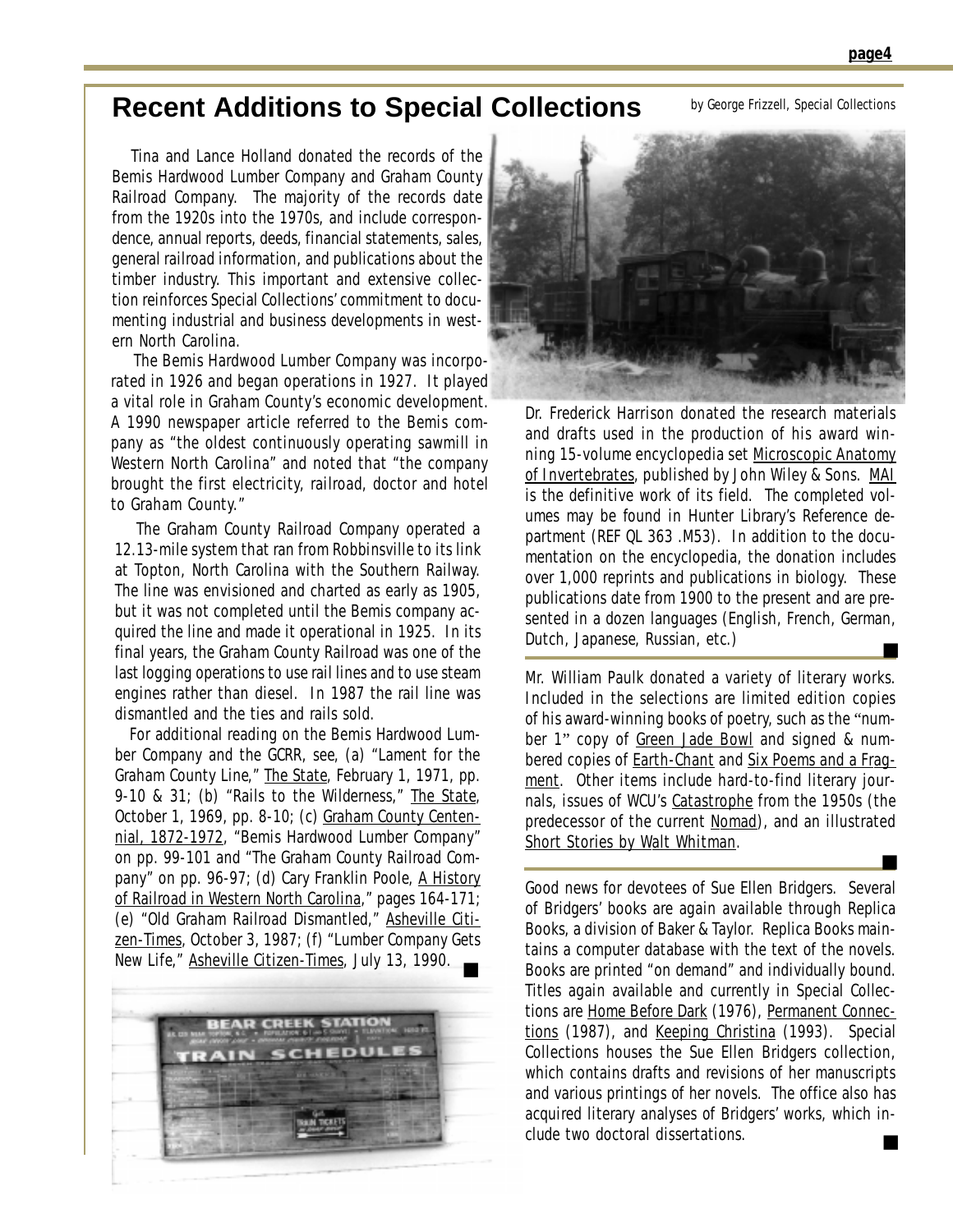## **PC Tip!** *by Robin Hitch, Computer Support Technician*

 Most of the time, when I want to replace or move text, I use the Cut and Paste option. However, I have found a more specialized way to move text around in Word 97. This unique feature called *Spike* allows the user to select and store multiple text entries onto the clipboard and paste them as a group to a new location.

 To add text to the *Spike*, select the text you want to move and press Ctrl  $+$  F3. Do the same for each item you want to add to the *Spike,* making sure to



add the items in the order you want them to appear when pasted. This will cut the text from your document! Nevertheless, do not fear. Position the insertion point where you want the contents placed. Press Ctrl  $+$  Shift  $+$  F3. This

will place the contents where the insertion point is and *empty* the *Spike*. Alternately, there is a more complicated way of pasting the contents of the *Spike*. Again, position the insertion point where you want the contents placed. Then, click Insert on the menu bar and select AutoText. Then select AutoText from the submenu. From the list, scroll down to select *Spike*, and then choose, Insert.

 If you plan to paste more than once, key the word **Spike** and press F3 at the desired insertion points. You may paste the same group as many times as you like, although you must empty the *Spike* to add a new set of text to it. This shortcut feature comes in handy when you have a long list of items and need to move only certain items off the list. Or, if you have numerous sentences and/or paragraphs that need to be rearranged in a particular order.

 So, the next time you have multiple text lines to be rearranged, try **Spike**, you might be surprised how convenient this feature truly is.

■

# Recent Publications<br>& Presentations of Library Faculty & Staff

Jill Ellern, Systems Librarian, and Nancy Newsome, Serials Librarian, gave a presentation on The Impact of NCLive on Serials Collection Development at the 8<sup>th</sup> North Carolina Serials Conference in Chapel Hill, NC, on March 4, 1999.

#### Hunter Library Exhibits

#### *by Nan Watkins, Reference Librarian*

 April is National Poetry Month spearheaded by the Academy of American Poets. Hunter Library joins this national celebration by presenting an exhibit featuring the lives and work of distinguished American poets including Emily Dickinson, Sylvia Plath, Langston Hughes and Robert Frost. Highlighting the exhibit in the cases by the stairwell will be cards in Walt Whitman's handwriting housed in Special Collections and a book of poems by WCU's founding President, Robert Lee Madison. There will also be a poster and a basket of individual poems free for the taking with an invitation to leave some of your own favorite poems for others to take.

 In additional exhibits around the library, you will find "Rick Harrison's Water Log" in Special Collections, "Deserts" in the Map Room exhibit case, and "Gardening" in the Curriculum Materials Center. Next time you are in the library, stop by and see these exhibits.

 During the summer, we will feature the annual Summer Reading Exhibit with lists of Suggested Reading and a cart full of books ready for you to take home and enjoy.



■